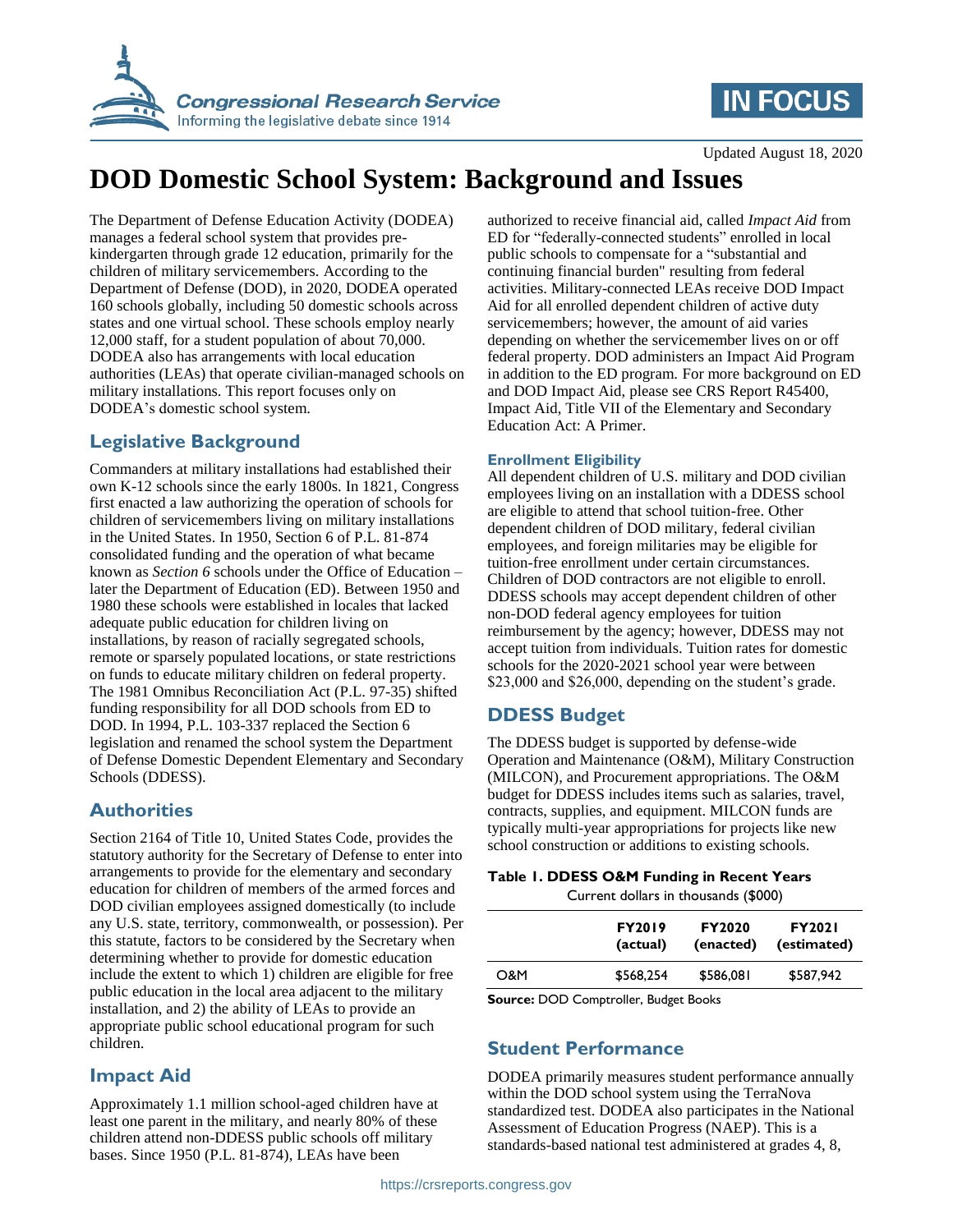and 12 in nine subject areas. With respect to NAEP testing outcomes, DODEA schools in the aggregate often perform at or above U.S. national averages and better than the states in which the DDESS schools are located (see **[Table 2](#page-1-0)**). For more information on the NAEP and educational testing, please see CRS Report R45048, *Basic Concepts and Technical Considerations in Educational Assessment: A Primer*.

#### <span id="page-1-0"></span>**Table 2. Comparison of DODEA and State Public School Outcomes on the NAEP for 2019**

% of students at or above proficient

| <b>Jurisdiction</b> | Grade 4<br>Math | Grade 4<br>Reading | Grade 8<br>Math | Grade 8<br>Reading |
|---------------------|-----------------|--------------------|-----------------|--------------------|
| <b>Alabama</b>      | 28%             | 28%                | 21%             | 24%                |
| Georgia             | 36%             | 32%                | 31%             | 32%                |
| Kentucky            | 40%             | 35%                | 29%             | 33%                |
| New York            | 37%             | 34%                | 34%             | 32%                |
| North<br>Carolina   | 41%             | 36%                | 37%             | 33%                |
| South<br>Carolina   | 36%             | 32%                | 29%             | 29%                |
| Virginia            | 48%             | 38%                | 38%             | 33%                |
| <b>DODEA</b>        | 54%             | 49%                | 41%             | 52%                |
| <b>Nation</b>       | 40%             | 34%                | 33%             | 32%                |

#### **Source: NAEP,** *The Nation's Report Card***,**

http://www.nationsreportcard.gov/

**Notes:** States listed are those with military installations that support DDESS schools**.** DODEA figures include both domestic and overseas schools. State scores are for public schools only. Boxes shaded green indicate proficiency levels above national average, red boxes indicate proficiency levels below average and unshaded boxes indicate no statistically significant difference between state and national levels.

#### **Issues for Congress**

Some have questioned the continued need for DOD to own and operate domestic schools. Over the past few decades a number of alternatives for funding and operating DOD domestic schools have been considered. Options that have been raised in recent studies include

- closing all base schools and transferring students to LEAs;
- transferring management of students and facilities to an existing LEA, with DOD maintaining some responsibility for facilities;
- establishing a new LEA covering the entire installation area (coterminous district); and
- converting DDESS schools into charter schools.

Some note that different options could apply depending on the situation of the LEA, the installation, and the associated DOD school(s).

#### **Status Quo v. Divestment Options**

Proponents of divesting domestic schools and associated infrastructure argue that the operation of elementary and secondary schools is superfluous to DOD's core national security mission and creates unnecessary administrative overhead. They further note that average per-student costs at DDESS schools are significantly higher than per-student costs at schools operated by LEAs. In addition, some point to potential future costs to maintain and upgrade existing schools. Proponents of shuttering these schools or maintaining the buildings on DOD property but turning them over to LEAs for operation and management argue that these options could result in substantial government savings.

Proponents of maintaining the status quo contend that DDESS schools improve quality of life and troop morale, and serve as a valuable retention incentive for military servicemembers with children. Some argue that DOD domestic schools are better-equipped to provide for the unique needs of military children, for example, providing educational/curriculum continuity for children who are subject to frequent moves. Some contend that LEAs may not have the resources, infrastructure, or administrative capacity to absorb all DDESS students and question whether LEAs would be able to provide the same level of programs and services as provided by DDESS. Military parents who now have the ability to serve on school boards at DDESS schools are concerned about losing the ability to influence school decision-making as their ability to serve on LEA school boards may be subject to local residency restrictions. Some state and local officials are concerned that federal resources (i.e., Impact Aid) would not be sufficient to offset the additional state and local outlays that might be required to support a new LEA or the transfer of DDESS schools to an existing LEA.

#### **Charter Schools**

Charter schools are independently operated, publicly funded elementary or secondary public schools that are allowed to operate with more autonomy than traditional public schools in exchange for increased accountability. In 2008, the report of the Tenth Quadrennial Review of Military Compensation recommended that military parents be allowed to form on-base charter schools. There are currently eight charter schools operated on military installations. Proponents of charter schools on installations suggest that these schools might be more innovative and able to offer tailored services for military families. Issues that have been raised with these charter schools include installation security (e.g., access for civilian students and families), facility availability, lease requirements, financing, and limitations imposed by state laws.

#### **Virtual School and COVID-19**

In response to the 2020 Coronavirus Disease 2019 (COVID-19) pandemic, DODEA transitioned to remote learning at many of its overseas and domestic locations. According to DOD, for the 2020-21 school year, 25 of the 50 domestic schools will open remotely.

**Kristy N. Kamarck**, Analyst in Military Manpower